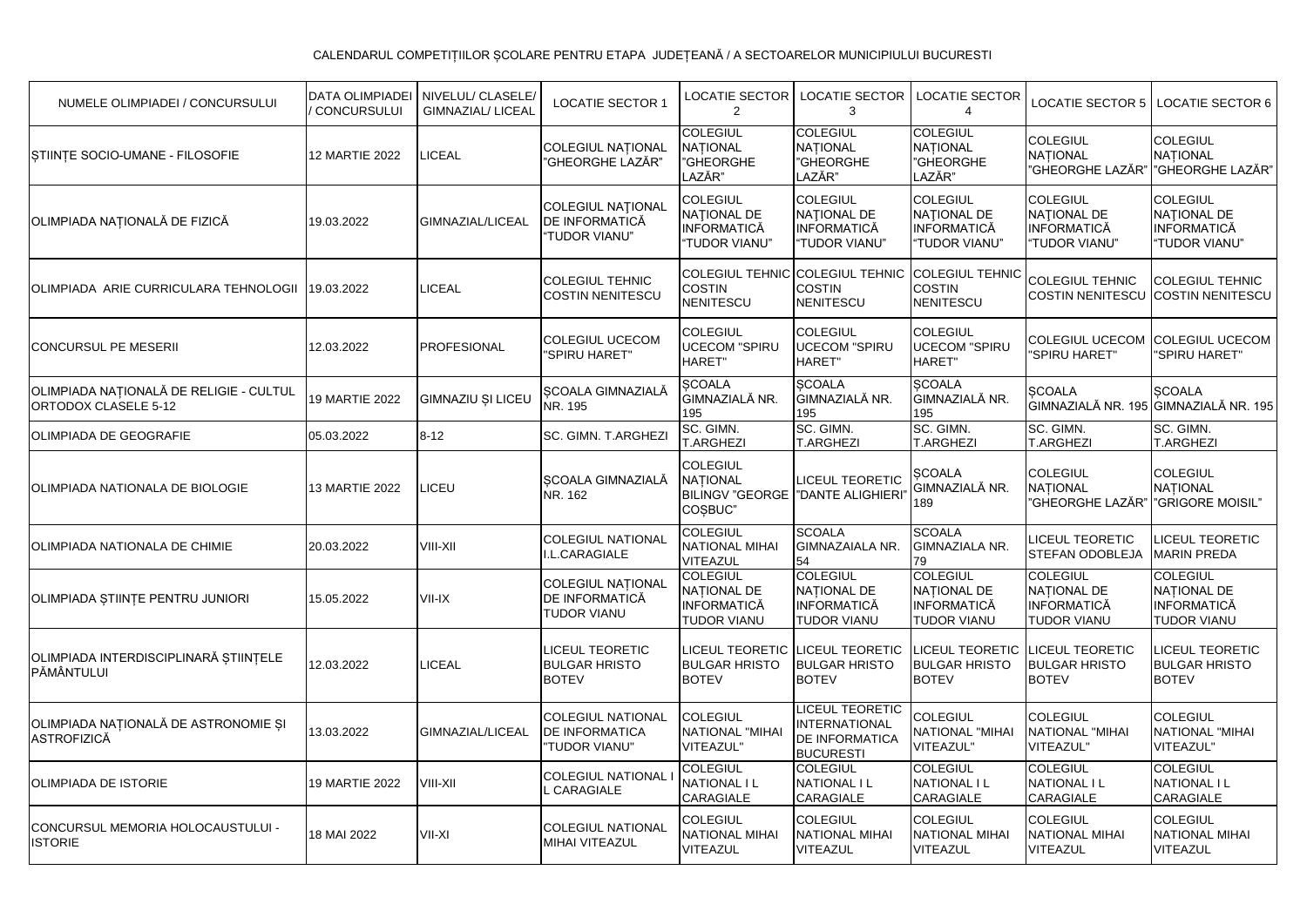| NUMELE OLIMPIADEI / CONCURSULUI                                     | <b>DATA OLIMPIADEI</b><br><b>CONCURSULUI</b> | NIVELUL/ CLASELE/<br><b>GIMNAZIAL/ LICEAL</b> | <b>LOCATIE SECTOR 1</b>                                                                                                                   | <b>LOCATIE SECTOR</b><br>$\overline{2}$                                                                                                 | <b>LOCATIE SECTOR</b><br>3                                                                                                            | LOCATIE SECTOR<br>4                                                                       | <b>LOCATIE SECTOR 5</b>                                                     | <b>LOCATIE SECTOR 6</b>                                                        |
|---------------------------------------------------------------------|----------------------------------------------|-----------------------------------------------|-------------------------------------------------------------------------------------------------------------------------------------------|-----------------------------------------------------------------------------------------------------------------------------------------|---------------------------------------------------------------------------------------------------------------------------------------|-------------------------------------------------------------------------------------------|-----------------------------------------------------------------------------|--------------------------------------------------------------------------------|
| OLIMPIADA DE LIMBA RUSĂ MODERNĂ                                     | 19.03.2022, ORA<br>14.00                     | <b>GIMNAZIAL SI</b><br><b>LICEAL</b>          | <b>COLEGIUL ECONOMIC</b><br><b>VIRGIL MADGEARU</b>                                                                                        | <b>COLEGIUL</b><br><b>MADGEARU</b>                                                                                                      | <b>COLEGIUL</b><br><b>ECONOMIC VIRGIL ECONOMIC VIRGIL</b><br><b>MADGEARU</b>                                                          | <b>COLEGIUL</b><br><b>ECONOMIC VIRGIL</b><br>MADGEARU                                     | <b>COLEGIUL</b><br><b>ECONOMIC VIRGIL</b><br>MADGEARU                       | <b>COLEGIUL</b><br><b>ECONOMIC VIRGIL</b><br><b>MADGEARU</b>                   |
| OLIMPIADA DE LIMBI ROMANICE - LIMBA<br>PORTUGHEZĂ                   | 19.03.2022                                   | <b>LICEAL</b>                                 |                                                                                                                                           |                                                                                                                                         |                                                                                                                                       |                                                                                           |                                                                             | <b>LICEUL TEORETIC</b><br>EUGEN LOVINESCU                                      |
| OLIMPIADA DE LIMBI ROMANICE - LIMBA<br><b>ITALIANĂ MODERNĂ</b>      | 19.03.2022, ORA<br>14.00                     | <b>GIMNAZIAL ȘI</b><br><b>LICEAL</b>          | <b>COLEGIUL NAȚIONAL</b><br>ION NECULCE                                                                                                   | <b>COLEGIUL</b><br>NATIONAL ION<br><b>NECULCE</b>                                                                                       | LICEUL TEORETIC<br><b>DANTE ALIGHIERI</b>                                                                                             | <b>COLEGIUL</b><br>NATIONAL ION<br><b>NECULCE</b>                                         | <b>COLEGIUL</b><br>NATIONAL ION<br><b>NECULCE</b>                           | <b>COLEGIUL</b><br><b>NATIONAL ION</b><br><b>NECULCE</b>                       |
| OLIMPIADA DE LIMBI ROMANICE - LIMBA<br>SPANIOLĂ                     | 19.03.2022, ORA<br>14.00                     | <b>GIMNAZIAL SI</b><br><b>LICEAL</b>          | <b>LICEUL TEORETIC</b><br><b>BILINGV MIGUEL DE</b><br><b>CERVANTES</b>                                                                    | <b>LICEUL TEORETIC</b><br><b>BILINGV MIGUEL</b><br><b>DE CERVANTES</b>                                                                  | <b>LICEUL TEORETIC</b><br><b>BILINGV MIGUEL</b><br><b>DE CERVANTES</b>                                                                | LICEUL TEORETIC<br><b>BILINGV MIGUEL</b><br><b>DE CERVANTES</b>                           | <b>LICEUL TEORETIC</b><br><b>BILINGV MIGUEL DE</b><br><b>CERVANTES</b>      | <b>ICEUL TEORETIC</b><br><b>BILINGV MIGUEL DE</b><br><b>CERVANTES</b>          |
| OLIMPIADA DE LIMBA FRANCEZĂ                                         | 19.03.2022, ORA<br>14.00                     | <b>GIMNAZIAL ȘI</b><br><b>LICEAL</b>          | <b>COLEGIUL NATIONAL</b><br>DE INFORMATICĂ<br><b>TUDOR VIANU</b>                                                                          | <b>COLEGIUL</b><br><b>NATIONAL</b><br><b>ŞCOALA</b><br><b>CENTRALĂ</b>                                                                  | <b>COLEGIUL</b><br>NATIONAL MATEI<br><b>BASARAB</b>                                                                                   | COLEGIUL<br>NATIONAL ION<br>CREANGĂ                                                       | <b>SCOALA</b><br><b>GIMNAZIALĂ</b><br><b>PRINCIPESA</b><br><b>MARGARETA</b> | <b>COLEGIUL</b><br>NAȚIONAL GRIGORE<br>MOISIL                                  |
| ÍOLIMPIADA NATIONALĂ DE MATEMATICĂ                                  | 26.03.2022                                   | GIMNAZIAL/LICEAL                              | <b>COLEGIUL NATIONAL</b><br><b>TUDOR</b><br>VIANU/ȘC.GIMNAZIALA<br><b>NICOLAE</b><br>TITULESCU/ȘC.GIMNA<br>ZIALĂ TITU<br><b>MAIORESCU</b> | <b>COLEGIUL</b><br>NATIONAL<br><b>CANTEMIR</b><br>VODĂ/COLEGIUL<br><b>NATIONAL</b><br><b>SCOALA</b><br>CENTRALĂ/ȘC.GI<br>MNAZIALĂ NR.56 | <b>LICEUL TEORETIC</b><br><b>DANTE</b><br>ALIGHIERI/SC.<br>GIMNAZIALĂ<br>NR.195/SC.<br>GIMNAZIALĂ<br>FEDERICO GARCIA CREANGĂ<br>LORCA | SC.GIMNAZIALĂ<br>NR.190/SC.GIMNAZ<br><b>IALĂ</b><br>NR.97/COLEGIUL<br><b>NATIONAL ION</b> | <b>ŞC.GIMNAZIALĂ</b><br>I.G.DUCA/ȘC.<br>GIMNAZIALĂ NR.150                   | <b>COLEGIUL</b><br>NATIONAL ELENA<br>CUZA/ȘC.GIMNAZIAL<br>Å ADRIAN<br>PĂUNESCU |
| CONCURSUL NATIONAL DE MATEMATICĂ<br><b>APLICATĂ ADOLF HAIMOVICI</b> | 26.03.2022                                   | <b>LICEAL</b>                                 | <b>LICEUL TEORETIC</b><br><b>TRAIAN</b>                                                                                                   | <b>LICEUL TEORETIC</b><br>TRAIAN                                                                                                        | <b>LICEUL TEORETIC</b><br>TRAIAN                                                                                                      | <b>LICEUL TEORETIC</b><br>TRAIAN                                                          | <b>LICEUL TEORETIC</b><br>TRAIAN                                            | <b>ICEUL TEORETIC</b><br>TRAIAN                                                |
| ÍOLIMPIADA DE LIMBĂ NEOGREACĂ MATERNĂ                               | 12.03.2022                                   | GIMNAZIAL/LICEAL                              | LICEUL TEORETIC<br><b>BULGAR HRISTO</b><br><b>BOTEV</b>                                                                                   | <b>LICEUL TEORETIC</b><br><b>BULGAR HRISTO</b><br><b>BOTEV</b>                                                                          | <b>LICEUL TEORETIC</b><br><b>BULGAR HRISTO</b><br><b>BOTEV</b>                                                                        | LICEUL TEORETIC<br><b>BULGAR HRISTO</b><br><b>BOTEV</b>                                   | <b>LICEUL TEORETIC</b><br><b>BULGAR HRISTO</b><br><b>BOTEV</b>              | <b>ICEUL TEORETIC</b><br><b>BULGAR HRISTO</b><br><b>BOTEV</b>                  |
| OLIMPIADA DE LIMBĂ MAGHAIARA MATERNĂ                                | 12.03.2022                                   | GIMNAZIAL/LICEAL                              | LICEUL TEORETIC ADY<br><b>ENDRE</b>                                                                                                       | <b>LICEUL TEORETIC</b><br>ADY ENDRE                                                                                                     | LICEUL TEORETIC<br><b>ADY ENDRE</b>                                                                                                   | <b>ICEUL TEORETIC</b><br><b>ADY ENDRE</b>                                                 | <b>LICEUL TEORETIC</b><br><b>ADY ENDRE</b>                                  | <b>ICEUL TEORETIC</b><br><b>ADY ENDRE</b>                                      |
| IOLIMPIADA DE LIMBĂ TURCA                                           | 19.03.2022                                   | GIMNAZIAL/LICEAL                              | <b>LICEUL</b><br><b>INTERNATIONAL DE</b><br><b>INFORMATICA</b>                                                                            | LICEUL<br>INTERNATIONAL<br><b>DE INFORMATICA</b>                                                                                        | <b>LICEUL</b><br><b>INTERNATIONAL</b><br><b>DE INFORMATICA</b>                                                                        | LICEUL<br><b>INTERNATIONAL</b><br><b>DE INFORMATICA</b>                                   | LICEUL<br><b>INTERNATIONAL DE</b><br><b>INFORMATICA</b>                     | LICEUL<br><b>INTERNATIONAL DE</b><br><b>INFORMATICA</b>                        |
| OLIMPIADA DE LIMBĂ ITALIANA                                         | 07.04.2022                                   | GIMNAZIAL/LICEAL                              | LICEUL TEORETIC<br><b>DANTE ALIGHIERI</b>                                                                                                 | <b>LICEUL TEORETIC</b><br>DANTE ALIGHIERI DANTE ALIGHIERI                                                                               | <b>LICEUL TEORETIC</b>                                                                                                                | LICEUL TEORETIC<br>DANTE ALIGHIERI                                                        | <b>LICEUL TEORETIC</b><br><b>DANTE ALIGHIERI</b>                            | <b>ICEUL TEORETIC</b><br><b>DANTE ALIGHIERI</b>                                |
| <b>OLIMPIADA DE LIMBĂ RROMANI</b>                                   | 19.03.2022                                   | GIMNAZIAL/LICEAL                              | <b>LICEUL TEORETIC</b><br><b>BULGAR HRISTO</b><br><b>BOTEV</b>                                                                            | <b>BULGAR HRISTO</b><br><b>BOTEV</b>                                                                                                    | LICEUL TEORETIC LICEUL TEORETIC<br><b>BULGAR HRISTO</b><br><b>BOTEV</b>                                                               | <b>LICEUL TEORETIC</b><br><b>BULGAR HRISTO</b><br><b>BOTEV</b>                            | <b>LICEUL TEORETIC</b><br><b>BULGAR HRISTO</b><br><b>BOTEV</b>              | LICEUL TEORETIC<br><b>BULGAR HRISTO</b><br><b>BOTEV</b>                        |
| OLIMPIADA DE LIMBĂ RUSĂ MATERNA                                     | 19.03.2022, ORA<br>14.00                     | LICEAL                                        | <b>COLEGIUL ECONOMIC</b><br><b>VIRGIL MADGEARU</b>                                                                                        | <b>COLEGIUL</b><br><b>ECONOMIC VIRGIL</b><br><b>MADGEARU</b>                                                                            | <b>COLEGIUL</b><br><b>ECONOMIC VIRGIL</b><br><b>MADGEARU</b>                                                                          | <b>COLEGIUL</b><br><b>ECONOMIC VIRGIL</b><br>MADGEARU                                     | <b>COLEGIUL</b><br><b>ECONOMIC VIRGIL</b><br><b>MADGEARU</b>                | <b>COLEGIUL</b><br><b>ECONOMIC VIRGIL</b><br><b>MADGEARU</b>                   |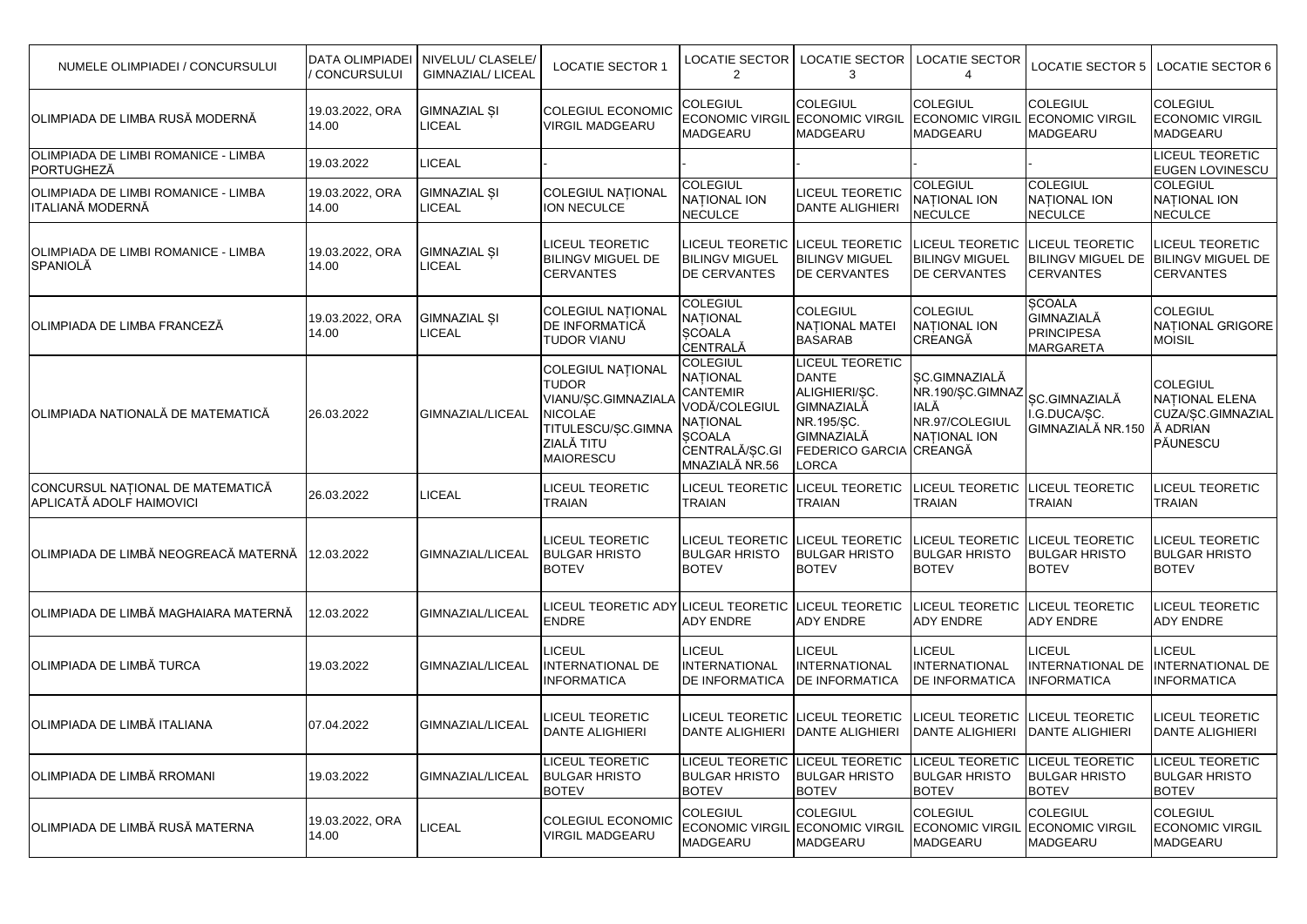| NUMELE OLIMPIADEI / CONCURSULUI                                                                                                                                                                                            | <b>DATA OLIMPIADEI</b><br>CONCURSULUI | NIVELUL/ CLASELE/<br><b>GIMNAZIAL/ LICEAL</b> | <b>LOCATIE SECTOR 1</b>                               | <b>LOCATIE SECTOR</b><br>2                                 | <b>LOCATIE SECTOR</b><br>3                                                         | <b>LOCATIE SECTOR</b>                                      | <b>LOCATIE SECTOR 5</b>                                              | <b>LOCATIE SECTOR 6</b>                                       |
|----------------------------------------------------------------------------------------------------------------------------------------------------------------------------------------------------------------------------|---------------------------------------|-----------------------------------------------|-------------------------------------------------------|------------------------------------------------------------|------------------------------------------------------------------------------------|------------------------------------------------------------|----------------------------------------------------------------------|---------------------------------------------------------------|
| OLIMPIADA DE LIMBĂ GERMANA MATERNĂ                                                                                                                                                                                         | 19.03.2022                            | GIMNAZIAL/LICEAL                              | <b>COLEGIUL GERMAN</b><br><b>GOETHE</b>               | <b>COLEGIUL</b>                                            | <b>COLEGIUL</b><br><b>GERMAN GOETHE GERMAN GOETHE</b>                              | <b>COLEGIUL</b><br><b>GERMAN GOETHE</b>                    | <b>COLEGIUL GERMAN</b><br><b>GOETHE</b>                              | <b>COLEGIUL GERMAN</b><br><b>GOETHE</b>                       |
| OLIMPIADA NAȚIONALĂ DE RELIGIE - CULTUL<br><b>ORTODOX CLASELE V-XII</b>                                                                                                                                                    | <b>19 MARTIE 2022</b>                 | GIMNAZIU ȘI LICEU<br>V-XII                    | SCOALA GIMNAZIALĂ<br>NR. 195                          | <b>SCOALA</b><br>GIMNAZIALĂ NR.<br>195                     | <b>SCOALA</b><br>GIMNAZIALĂ NR.<br>195                                             | <b>SCOALA</b><br>GIMNAZIALĂ NR.<br>195                     | <b>SCOALA</b>                                                        | <b>SCOALA</b><br>GIMNAZIALĂ NR. 195 GIMNAZIALĂ NR. 195        |
| OLIMPIADA NATIONALĂ DE RELIGIE -<br>SEMINARII ȘI LICEE TEOLOGICE ORTODOXE -<br><b>CLASELE IX-XII</b>                                                                                                                       | 16 MARTIE 2022                        | NIVEL LICEAL - IX-<br>XII                     | <b>SEMINARUL</b><br><b>TEOLOGIC ORTODOX</b>           | <b>SEMINARUL</b><br><b>TEOLOGIC</b><br><b>ORTODOX</b>      | <b>SEMINARUL</b><br><b>TEOLOGIC</b><br><b>ORTODOX</b>                              | <b>SEMINARUL</b><br><b>TEOLOGIC</b><br><b>ORTODOX</b>      | <b>SEMINARUL</b><br><b>TEOLOGIC</b><br><b>ORTODOX</b>                | <b>SEMINARUL</b><br><b>TEOLOGIC</b><br><b>ORTODOX</b>         |
| OLIMPIADA NAȚIONALĂ DE RELIGIE - ALIANȚA<br>EVANGHELICĂ, CLASELE V-XII; OLIMPIADA<br>NATIONALĂ DE RELIGIE- LICEE TEOLOGICE,<br>BAPTISTE ȘI PENTICOSTALE - CLASELE IX-XII                                                   | 19 MARTIE 2022                        | V-XII                                         | LICEUL TEOLOGIC<br><b>BAPTIST "LOGOS"</b>             | <b>BAPTIST "LOGOS"</b>                                     | LICEUL TEOLOGIC LICEUL TEOLOGIC<br>BAPTIST "LOGOS'                                 | LICEUL TEOLOGIC<br>BAPTIST "LOGOS"                         | <b>LICEUL TEOLOGIC</b><br><b>BAPTIST "LOGOS"</b>                     | <b>LICEUL TEOLOGIC</b><br><b>BAPTIST "LOGOS"</b>              |
| OLIMPIADA NAȚIONALĂ DE RELIGIE - CULTELE<br>ROMANO-CATOLIC ȘI GRECO-CATOLIC<br>CLASELE V-XII; OLIMPIADA NATIONALĂ DE<br>RELIGIE - COLEGII/LICEE TEOLOGICE.<br>ROMANO-CATOLICE ȘI GRECO-CATOLICE -<br><b>CLASELE IX-XII</b> | 12 MARTIE 2022                        | V-XII                                         | <b>COLEGIUL ROMANO-</b><br>CATOLIC "SFÂNTUL<br>IOSIF" | <b>COLEGIUL</b><br>"SFÂNTUL IOSIF"                         | <b>COLEGIUL</b><br>ROMANO-CATOLIC ROMANO-CATOLIC ROMANO-CATOLIC<br>"SFÂNTUL IOSIF" | <b>COLEGIUL</b><br>"SFÂNTUL IOSIF"                         | <b>COLEGIUL ROMANO-</b><br>ICATOLIC "SFÂNTUL<br>IOSIF"               | <b>COLEGIUL ROMANO-</b><br>CATOLIC "SFÂNTUL<br><b>IOSIF</b> " |
| OLIMPIADA NAȚIONALĂ DE EDUCAȚIE<br>TEHNOLOGICĂ ȘI APLICAȚII PRACTICE                                                                                                                                                       | 19.03.2022                            | <b>GIMNAZIAL</b>                              | SCOALA GIMNAZIALĂ<br><b>TITU MAIORESCU</b>            | <b>SCOALA</b><br><b>GIMNAZIALĂ</b><br>NR.66                | <b>SCOALA</b><br>GIMNAZIALĂ LIVIU<br>REBREANU                                      | <b>SCOALA</b><br><b>GIMNAZIALĂ</b><br>NR.165               | <b>LICEUL TEORETIC</b><br>STEFAN ODOBLEJA                            | <b>SCOALA</b><br>GIMNAZIALĂ NR.163                            |
| OLIMPIADA JUDEȚEANĂ - ARIA CURRICULARĂ<br>TEHNOLOGII - DOMENIUL MECANICĂ                                                                                                                                                   | 19.03.2022                            | LICEAL                                        | <b>COLEGIUL ECONOMIC</b><br>"VIRGIL MADGEARU"         | <b>COLEGIUL</b><br><b>ECONOMIC</b><br>.VIRGIL<br>MADGEARU" | <b>COLEGIUL</b><br><b>ECONOMIC .VIRGIL</b><br>MADGEARU"                            | <b>COLEGIUL</b><br><b>ECONOMIC</b><br>VIRGIL<br>MADGEARU"  | <b>COLEGIUL</b><br>ECONOMIC "VIRGIL<br>MADGEARU"                     | <b>COLEGIUL</b><br>ECONOMIC "VIRGIL<br>MADGEARU"              |
| OLIMPIADA JUDEȚEANĂ - ARIA CURRICULARĂ<br>TEHNOLOGII - DOMENIUL ECONOMIC,<br>ADMINISTRATIV, COMERT                                                                                                                         | 19.03.2022                            | LICEAL                                        | <b>COLEGIUL ECONOMIC</b><br>VIRGIL MADGEARU"          | <b>COLEGIUL</b><br><b>ECONOMIC</b><br>.VIRGIL<br>MADGEARU" | <b>COLEGIUL</b><br>ECONOMIC "VIRGII<br><b>MADGEARU"</b>                            | <b>COLEGIUL</b><br><b>ECONOMIC</b><br>VIRGIL,<br>MADGEARU" | <b>COLEGIUL</b><br>ECONOMIC "VIRGIL<br>MADGEARU"                     | <b>COLEGIUL</b><br>ECONOMIC "VIRGIL<br>MADGEARU"              |
| OLIMPIADA JUDEȚEANĂ - ARIA CURRICULARĂ<br>TEHNOLOGII - DOMENIUL TURISM ȘI<br>ALIMENTATIE                                                                                                                                   | 19.03.2022                            | LICEAL                                        | <b>COLEGIUL ECONOMIC</b><br>VIRGIL MADGEARU"          | <b>COLEGIUL</b><br><b>ECONOMIC</b><br>.VIRGIL<br>MADGEARU" | <b>COLEGIUL</b><br><b>ECONOMIC .VIRGI</b><br>MADGEARU"                             | <b>COLEGIUL</b><br><b>ECONOMIC</b><br>VIRGIL<br>MADGEARU"  | <b>COLEGIUL</b><br><b>ECONOMIC VIRGIL</b><br>MADGEARU"               | COLEGIUL<br><b>ECONOMIC .VIRGIL</b><br>MADGEARU"              |
| CONCURSUL JUDEȚEAN PE MESERII -<br>DOMENIUL TURISM ȘI ALIMENTAȚIE -<br><b>BUCĂTAR</b>                                                                                                                                      | 12.03.2022                            | PROFESIONAL                                   | <b>COLEGIUL UCECOM</b><br>"SPIRU HARET"               | <b>COLEGIUL</b><br><b>UCECOM "SPIRU</b><br>HARET"          | <b>COLEGIUL</b><br><b>UCECOM "SPIRU</b><br>HARET"                                  | <b>COLEGIUL</b><br><b>UCECOM "SPIRU</b><br>HARET"          | <b>COLEGIUL UCECOM</b><br>"SPIRU HARET"                              | <b>COLEGIUL UCECOM</b><br>"SPIRU HARET"                       |
| CONCURSUL JUDETEAN PE MESERII -<br>DOMENIUL TURISM ȘI ALIMENTAȚIE -<br>OSPĂTAR (CHELNER), VÂNZĂTOR ÎN UNITĂȚI<br><b>DE ALIMENTATIE</b>                                                                                     | 12.03.2022                            | <b>PROFESIONAL</b>                            | <b>COLEGIUL UCECOM</b><br>'SPIRU HARET"               | <b>COLEGIUL</b><br><b>UCECOM "SPIRU</b><br>HARET"          | <b>COLEGIUL</b><br><b>UCECOM "SPIRU</b><br>HARET"                                  | <b>COLEGIUL</b><br><b>UCECOM "SPIRU</b><br><b>HARET"</b>   | <b>COLEGIUL UCECOM</b><br>"SPIRU HARET"                              | COLEGIUL UCECOM<br>"SPIRU HARET"                              |
| CONCURSUL JUDEȚEAN PE MESERII -<br>DOMENIUL ESTETICA ȘI IGIENA CORPULUI<br>OMENESC - FRIZER-COAFOR-MANICHIURIST-<br><b>PEDICHIURIST</b>                                                                                    | 12.03.2022                            | <b>PROFESIONAL</b>                            | <b>COLEGIUL UCECOM</b><br>'SPIRU HARET"               | <b>COLEGIUL</b><br><b>UCECOM "SPIRU</b><br>HARET"          | <b>COLEGIUL</b><br><b>UCECOM "SPIRU</b><br>HARET"                                  | <b>COLEGIUL</b><br><b>UCECOM "SPIRU</b><br>HARET"          | <b>COLEGIUL UCECOM</b><br>"SPIRU HARET"                              | <b>COLEGIUL UCECOM</b><br>"SPIRU HARET"                       |
| OLIMPIADA DE LIMBA SI LITERATURA<br>ROMANA-V-VIII                                                                                                                                                                          | 12 MARTIE 2022                        | V-VIII                                        | <b>SCOALA GIMNAZIALA</b><br>ELENA VACARESCU           | <b>SCOALA</b><br><b>GIMNAZIALA NR</b><br>39                | <b>SCOALA</b>                                                                      | <b>SCOALA</b>                                              | <b>SCOALA</b><br>GIMNAZIALA NR 81 GIMNAZIALA NR 79 GIMNAZIALA NR 280 | <b>SCOALA</b><br>GIMNAZIALA NR 117                            |